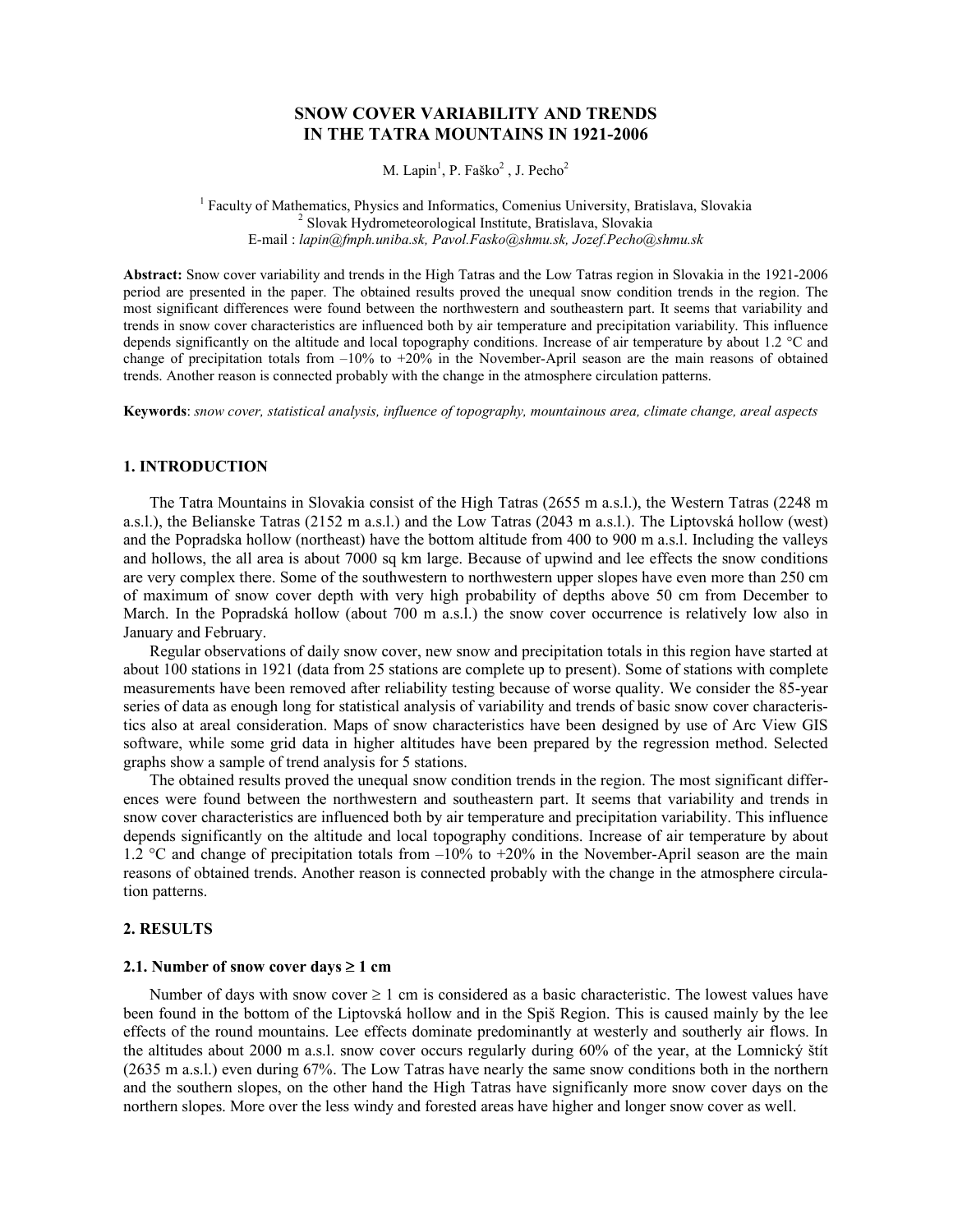

Figure 1: Number of days with snow cover (N [days]) at 5 selected stations in 1920/21-2005/06 period (July-June is considered as the snow season here; Javorina (1020 m a.s.l.) lies at the northern foot of the High Tatras, see Figure 2).



Figure 2: Sum of daily snow cover depths [cm] during the whole July-June snow season in 1920/21-2005/06 period and location of all considered stations in the region (the mean snow cover dept can be obtained by dividing of this values by mean number of snow cover days; the station 21060 lies near to Liptovský Mikuláš city).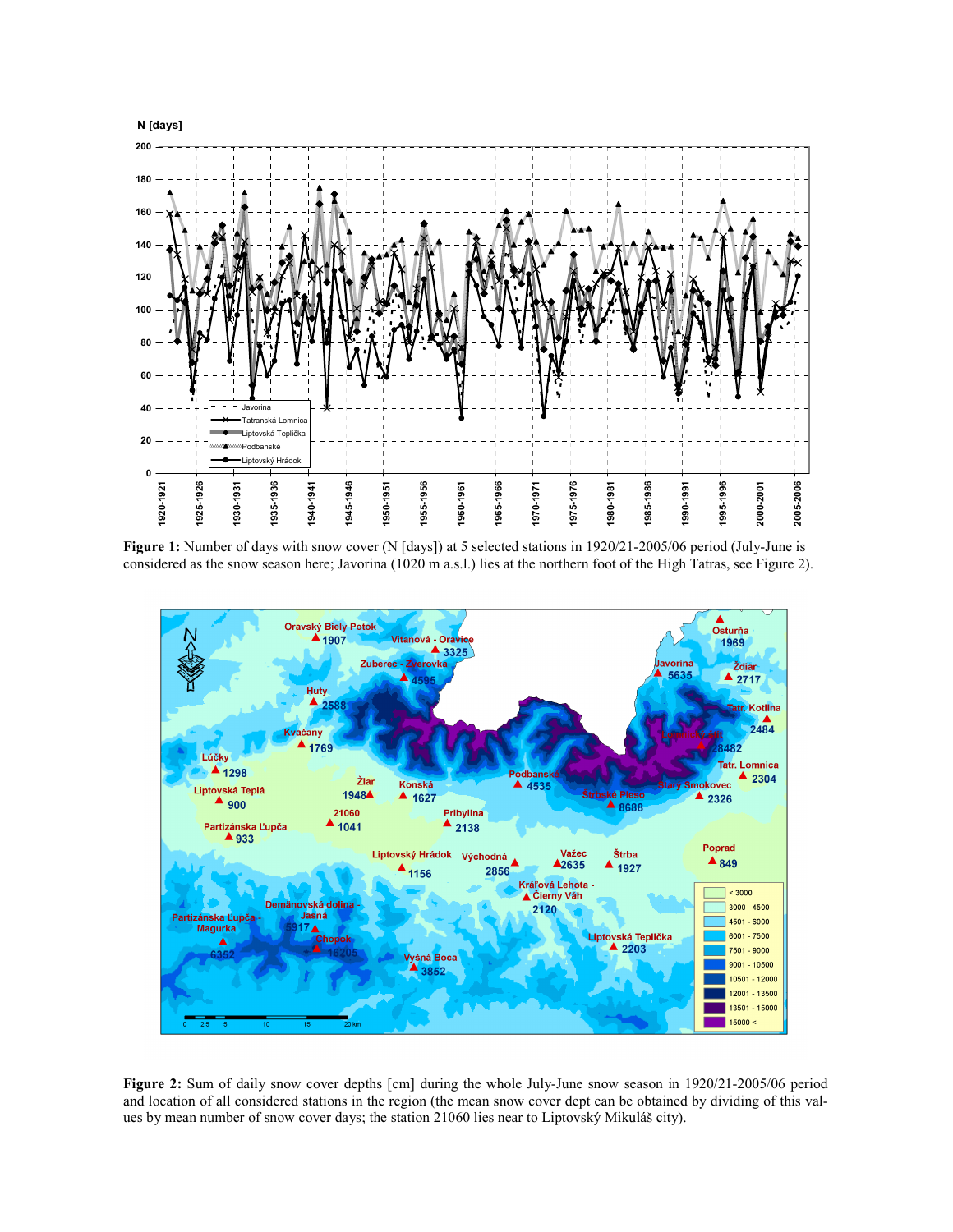

Figure 3: Sum of daily snow cover depths (Sum [cm]) at 5 selected stations during the whole July-June snow season in 1920/21-2005/06 period.



Figure 4: Maximum of daily snow cover depths (Max [cm]) at 5 selected stations during the whole July-June snow season in 1920/21-2005/06 period.